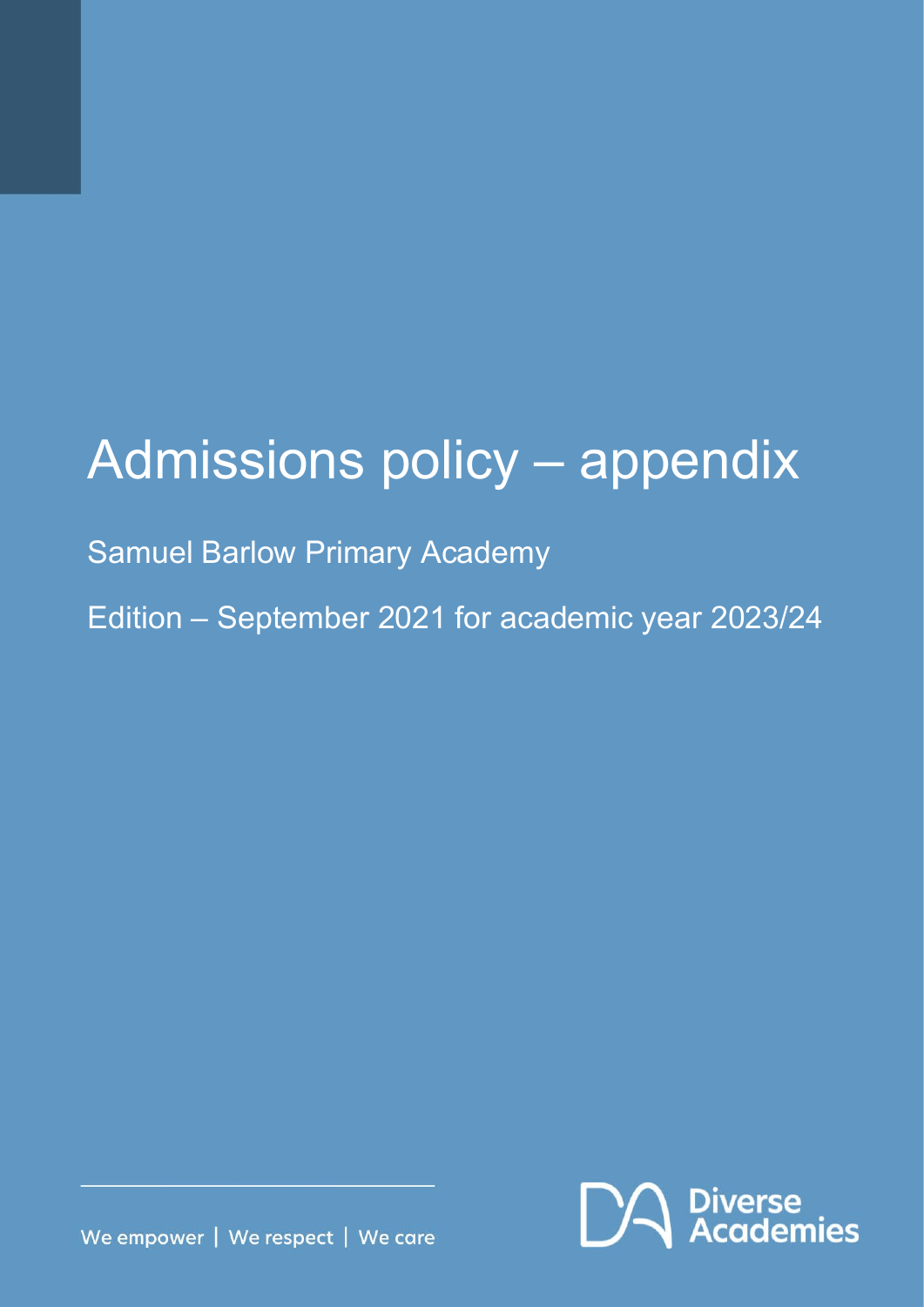## **Contents**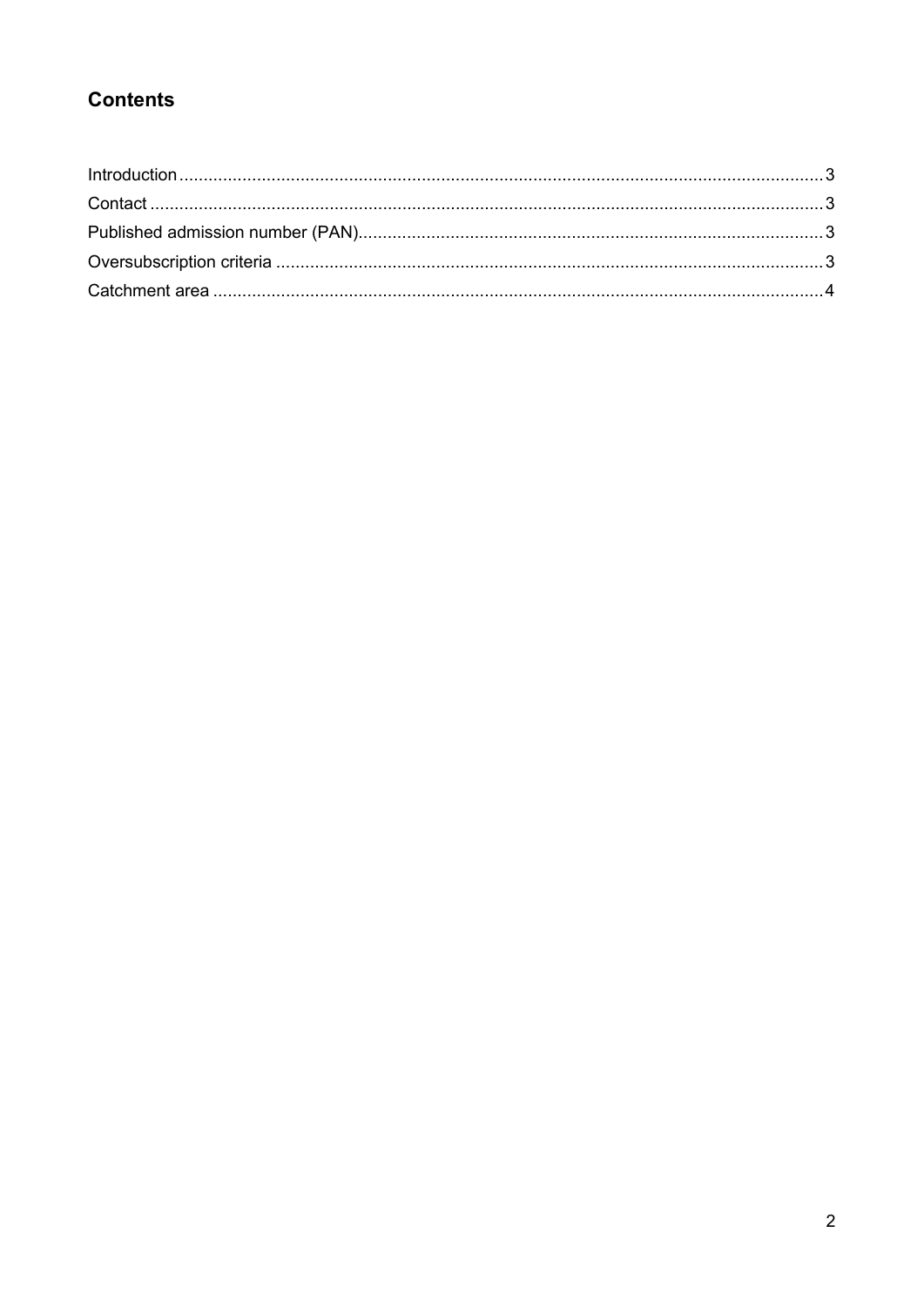#### <span id="page-2-0"></span>**Introduction**

This appendix should be read in conjunction with the Diverse Academies overarching admissions policy. It sets out the localised information for admission to Samuel Barlow Primary Academy the 'academy'.

#### <span id="page-2-1"></span>**Contact**

For any additional information or to book a trip around the academy, please contact the office for the attention of Sarah Kahler (Principal) 01623 479033 or [office@samuelbarlowprimary-ac.org.uk.](mailto:office@samuelbarlowprimary-ac.org.uk)

### <span id="page-2-2"></span>**Published admission number (PAN)**

The published admission number for entry to the academy in the reception year is 45.

#### <span id="page-2-3"></span>**Oversubscription criteria**

|                | Looked after children and previously looked after children, including those children who |
|----------------|------------------------------------------------------------------------------------------|
|                | appear (to the admission authority) to have been in state care outside of England and    |
|                | ceased to be in state care as a result of being adopted.                                 |
| 2              | Children who live in the catchment area and who, at the time of admission, will have a   |
|                | sibling attending the academy.                                                           |
| 3              | Other children who live in the catchment area at the closing date for applications.      |
| $\overline{4}$ | Children of staff who have been employed at the academy for at least two years and/or    |
|                | are recruited to fill a vacant post for which there is a demonstrable skill shortage.    |
| 5              | Children who live outside the catchment area and who, at the time of admission, will     |
|                | have a sibling attending the academy.                                                    |
| 6              | Other children who live outside the catchment area.                                      |